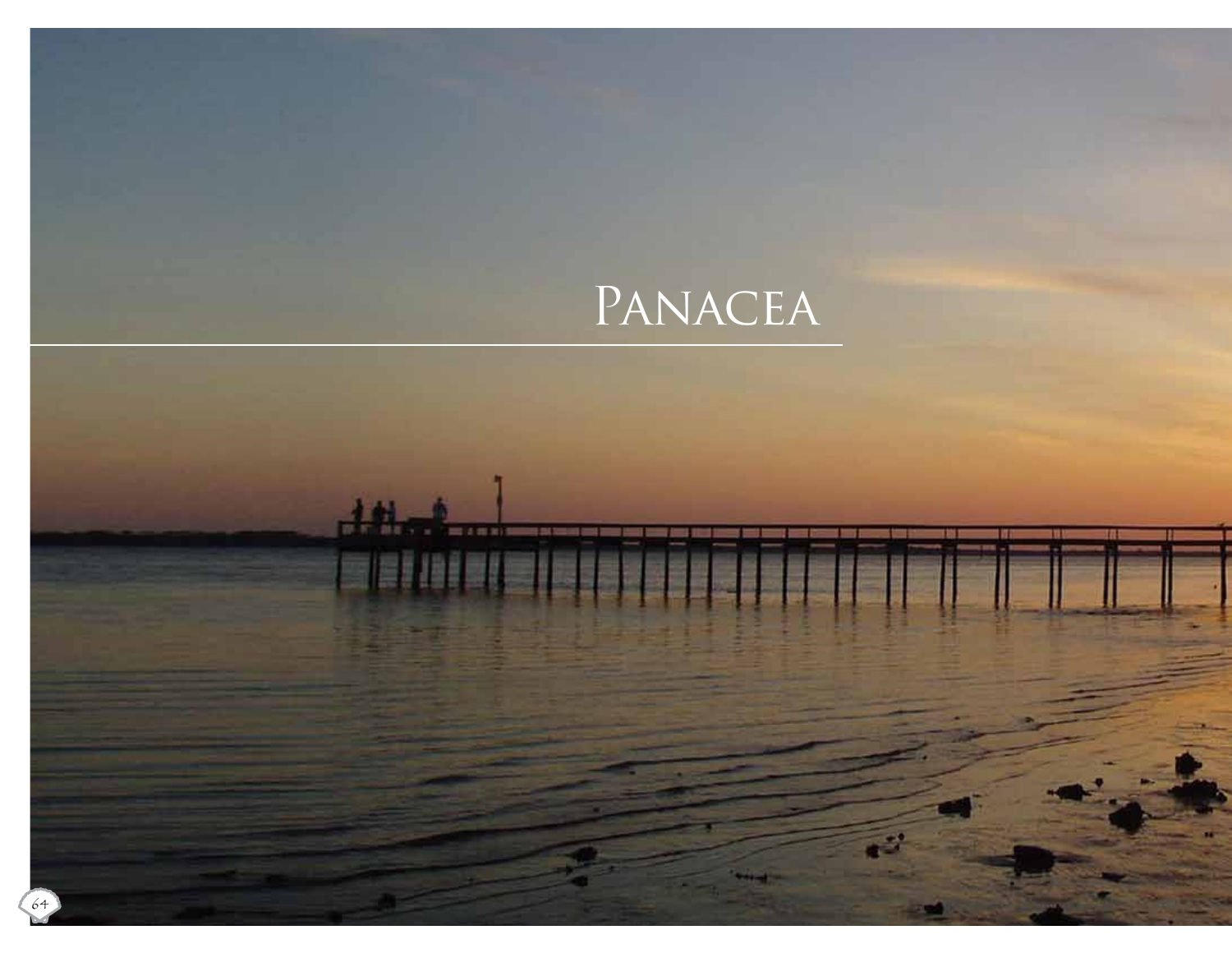#### **Panacea**

### **Community Snapshot**

**VISION:** "When we think about the community that we want to become, we see a waterfront community with the following features:

- A cleaner, more beautiful community that embraces and enhances it waterfronts
- A community that has maintained its heritage as a fishing and tourism center while adopting the newest technologies and strategies
- A community in which new development or redevelopment is compatible with the historic look of the community and protective of the natural environment
- A community that has maintained its tree canopy
- A community that provides family wage jobs
- A community that has recreational opportunities, medical services and shopping opportunities
- A community with an active civic life of fraternal organizations, social clubs and religious institutions
- A community of outstanding schools"

#### **DESIGNATION:** 2001

#### **APPLICANT:** Wakulla County

**STATUS:** Active; committee meets monthly; Partnership now established as a non-profit organization.

**KEY ACCOMPLISHMENTS:** Boardwalk connecting the Welcome Center to Maritime Museum and Woolley Park beside Dickerson Bay; continue to work to recognize and rehabilitate the historic Mineral Springs area; local festivals; Vision 2020.

**CURRENT CHALLENGES:** Finding a Program Manager; identifying project-related funding; investigating options for dedicated source of funding.

#### **FLORIDA ASSESSMENT OF COASTAL TRENDS DATA:**

| <b>Number of Active Volunteers: 25</b>    |               |
|-------------------------------------------|---------------|
| <b>Volunteer Hours Contributed: 2.000</b> |               |
| <b>Public Dollars Contributed:</b>        | \$4.5 million |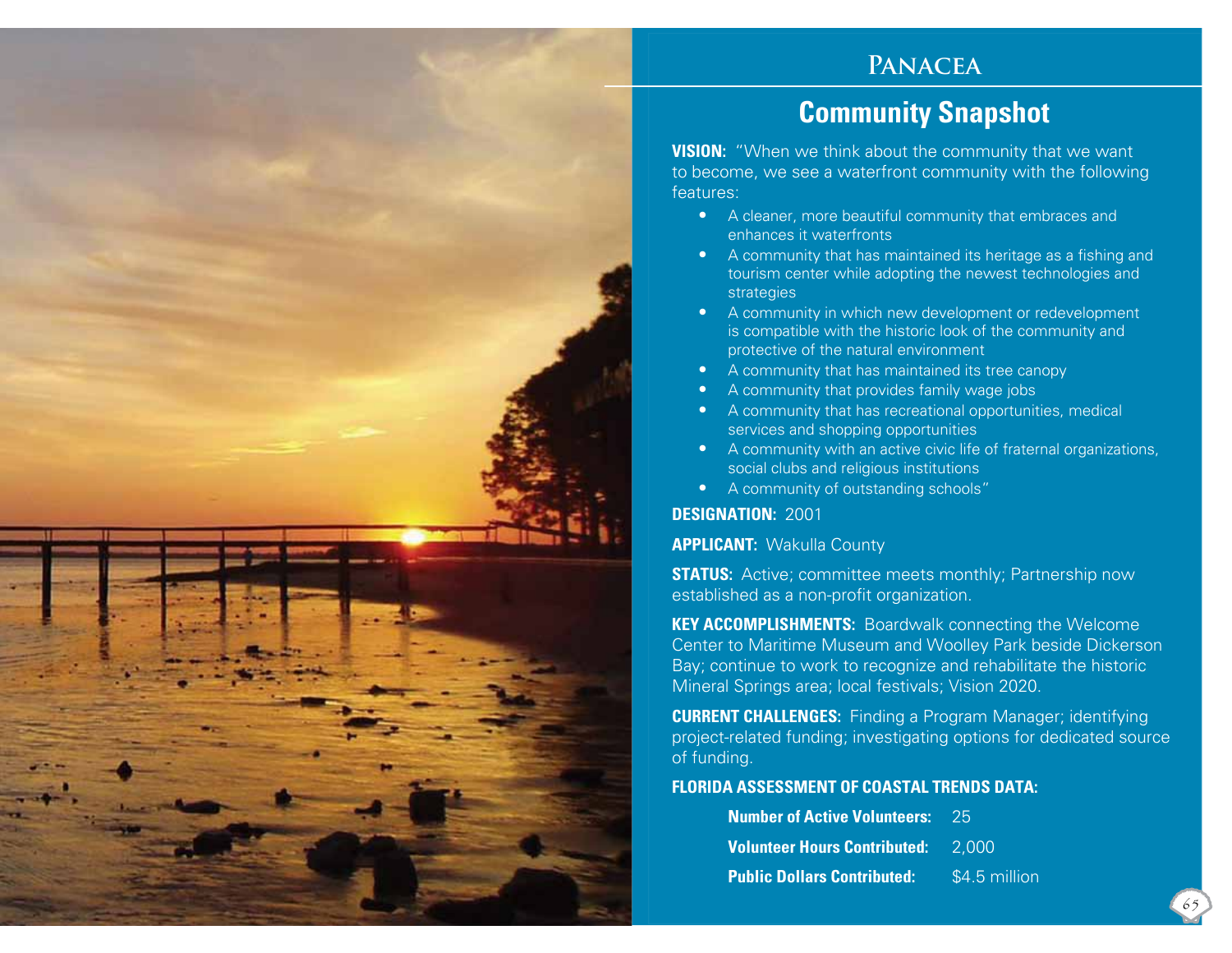## **PANACEA**



Panacea is known for fresh fish, blue crabs, and community spirit. Visitors to this unincorporated part of Wakulla County use U.S. 98, a two-lane Scenic Byway that defines Florida's Panhandle coast along the Gulf of Mexico. Dickerson Bay, just off the main road, is edged by a fishing pier, a public park, private homes, restaurants, a future maritime museum, and a hands-on locally owned aquarium catering to families and scientists alike. Most houses are one to two stories, rising occasionally to three stories to meet flood zone requirements; a mini-mall, restaurants, boat yards, and small businesses flank the highway. The community is located on a sand flat between St. Marks Wildlife Refuge to the east, the Apalachicola National Forest to the north, marshes to the west, and the bay at the south.

Panacea was a tourist town in the early 1900s, attracting visitors from across the country and around the world to its mineral springs and hotel. They came by train from Tallahassee to nearby Sopchoppy then by mule-powered tram to Panacea. The Panhandle coastal area was host to military activities and Camp Gordon Johnston during World War II. The fishing industry took off after the war with mullet the primary catch-of-the-day until technology changed in the 1950s, adding blue crabs to the commercial catch. The commercial fisheries

declined somewhat in the 1970s when sport and recreational fishing joined the constellation of economic opportunities in Panacea.

In 1994, the Florida electorate passed a Constitutional Amendment that banned the use of most nets for the commercial harvest of seafoods, putting a locally estimated one-third of some 300 to 400 local fishermen out of work. Some individuals retooled, using smaller legal-sized nets, others shifted effort to the already active blue crab and offshore fisheries, and some added the title of guide for sport/recreational fishers to the economic toolkit.

#### History of the Waterfronts Florida Partnership

With the local economy weakened by the net ban, the County scrambled to find new options for Panacea. By 1999, they began looking to the newly created Waterfronts Florida Partnership Program as a way to get technical assistance and small grants, but applicants needed to have a community vision in hand before designation as a Waterfronts Community. The Waterfronts Program was intended to implement an existing vision, not to start from scratch. With an eye toward the next cycle of solicitations, the Partnership coordinators helped Wakulla County officials obtain a grant through the Coastal Partnership Initiative program to support a visioning process and establish a steering committee.



66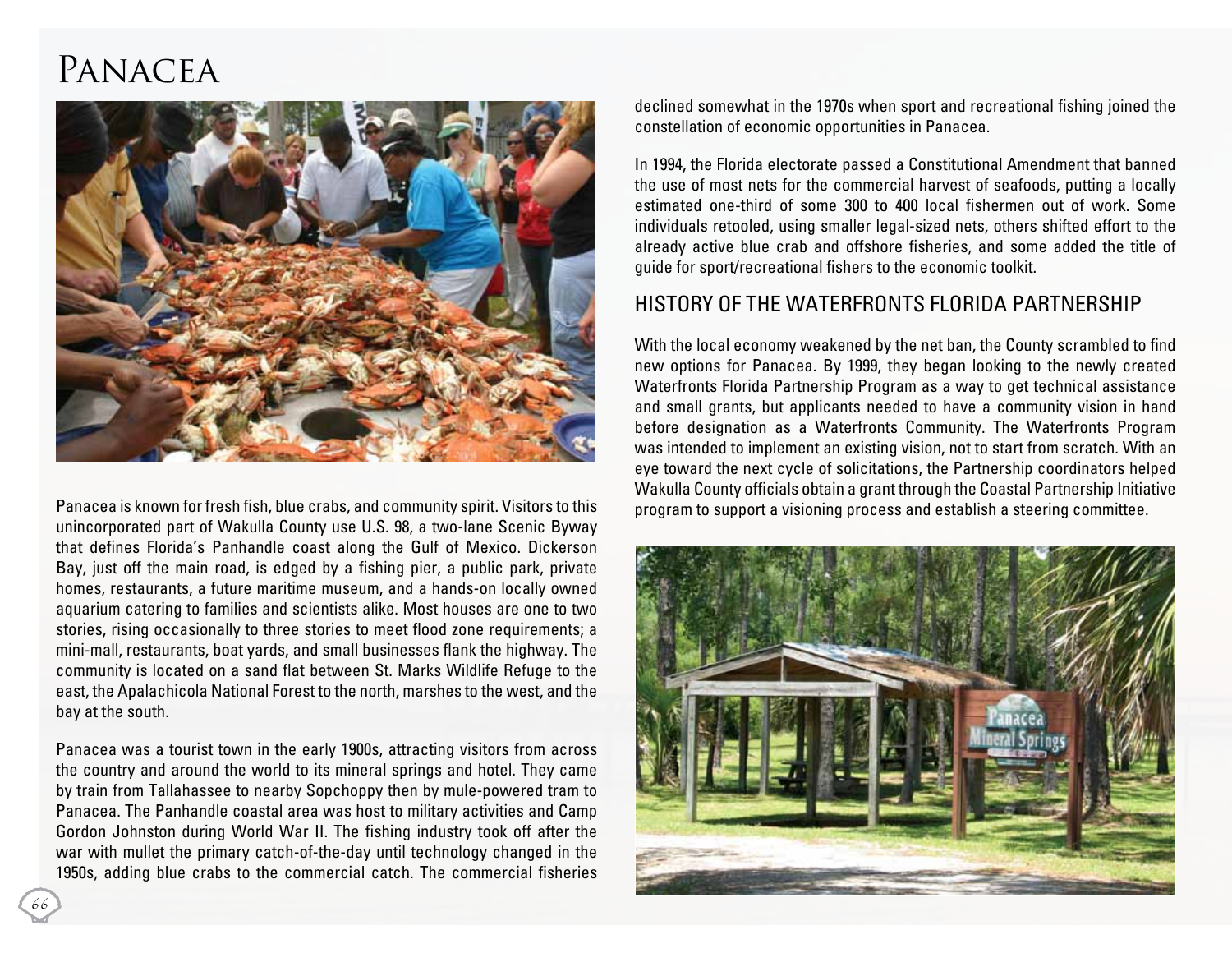The County hired a consultant who held community meetings, conducted interviews, and visited at restaurants, coffee shops, and other local gathering places to capture the ideas of as many people as possible — including those individuals who do not normally attend or speak up at meetings. Panacea 2020 was adopted in April 2001; the group put together a winning application and became a Waterfronts Florida Partnership Community within months.

The Partnership created a board of directors and adopted a set of by-laws. At the first meeting, the Committee took out the vision, looked at the goals and objectives, set priorities, and developed a work plan for year one. The Partnership Committee continues to implement the vision, holding an annual meeting in December to review accomplishments and give themselves a pat on the back. They meet in January to revisit the vision and prioritize the goals and objectives for the coming year.

The new Committee focused on small, visual projects in 2001-2002: they wanted the community to see that

things could get done. They took the idea of partnership seriously, reaching out to other community minded-groups in Panacea and the surrounding area to leverage funding. The Committee received a grant from the Florida Recreation Development Assistance Program that was used to spruce up waterfront Woolley Park and the Ladies of the Moose raised money to add the playground equipment. The Committee partnered with county-wide Keep Wakulla County Beautiful for cleanups; likewise, Keep Wakulla Beautiful received a grant from Learn-N-Serve, an educational organization, to beautify a roadside concrete block wall with mosaics of community scenes.

#### The Vision

Vision 2020 aimed to protect the community's culture, history, environment, and natural resources, with an eye toward leadership, the use of new technologies and awareness of the local carrying capacity. The document envisions three economic engines anchored in tradition and suitable for the future; the strategies are expected to guide actions to support:



- Sustainable fishing village for commercial, sport, and recreational fishing/tourism;
- Eco-friendly retirement/vacation community; and
- High value seafood.

Some goals have been incorporated into the Wakulla County Comprehensive Plan. The Future Land Use Element includes policies that encourage aquaculture, and the land development regulations provide a zoning district for commercial seafood processing. A proposed special overlay, intended to address public access, the historical integrity of Panacea and height restrictions, may be revisited in the near future if the County Commission — not the Committee can guide the community to consensus.

#### The Business of a Waterfronts Florida Partnership

Learning to be a Waterfronts Community came by way of on-the-job training and mentoring from other communities and the Waterfronts Florida support team. What the Panacea group gained was knowledge of how to bring people together and how to keep them involved. The 19-member Panacea Committee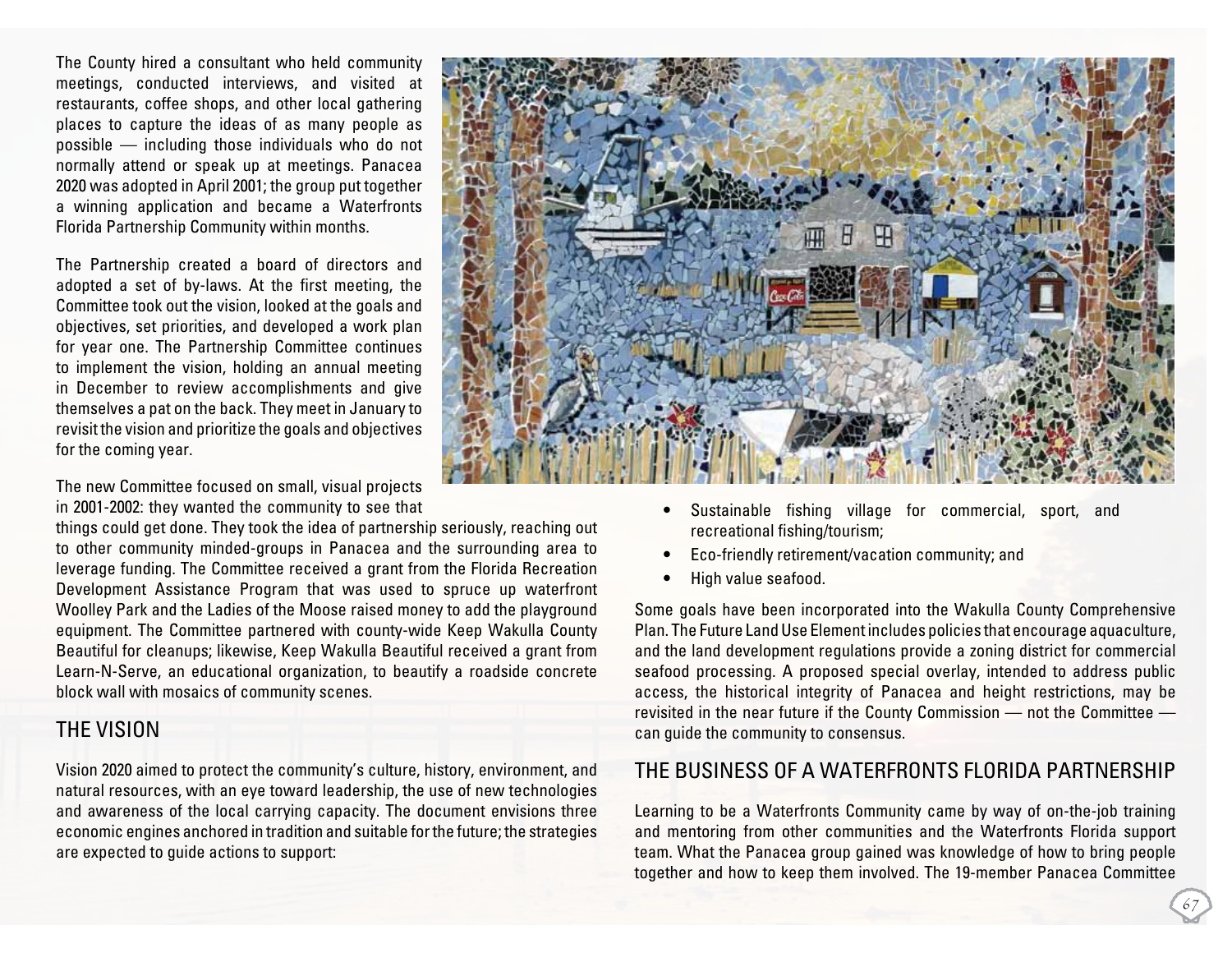had an elected chair, vice chair, and secretary/treasurer. Subcommittees focus on the Waterfronts priorities, recast in local terms as economic development, environmental and natural resources, historical resources, beautification, and events and promotions. The work takes place in the committees, which report back to the board; each of the committees is chaired by a member of the board.

Until recently, the Panacea Committee functioned largely from the office of the Wakulla County Grants Coordinator, who served as program manager at the direction of the County Commission. The group now has an official home co-located with other community groups at the waterfront Panacea Welcome Center, which is staffed by volunteers. The manager's everyday jobs include organizing meetings, arranging for speakers to educate the Partnership on special topics such as Community Redevelopment Areas, and acting as a liaison to the county and state agencies.

#### Accomplishments

The Panacea Partnership spearheaded plans to replace the Rock Landing Dock at Dickerson Bay, long considered to be an integral part of making a living from the Gulf. The Panacea group also





drew from its own experience and interviews to create a set of Best Practices for the development of a Waterfronts Florida; the booklet is distributed throughout the Waterfronts Florida network.

The greatest source of pride, and the greatest accomplishment to date, is "Christmas in Panacea." The event was started by the Waterfronts Committee after the Hurricane Dennis devastation in 2005, leaving property owners to clean up and out-of-town visitors to stay home. The economy sank and the Partnership stepped forward to create local fellowship. In the process they started a tradition: No admission fee and no vendors, U.S. 98 is closed off for the evening, snow is brought in. With the help of the Volunteer Fire Department, the Coastal Optimists Club, and others in the community, the Waterfronts group serves free hot dogs, hot chocolate, and candy. Volunteers set the tree, decorated with "Panacea Nikes" — the white boots worn by fishermen and crabbers — and use a crane to set a mermaid holding a star at the top.

"So many people lost so much…homes, boats, they needed to make a living. We said something needs to be done to make these people happy, even if it's just for one night," offered a board member by way of explanation. "Dennis was our tsunami."